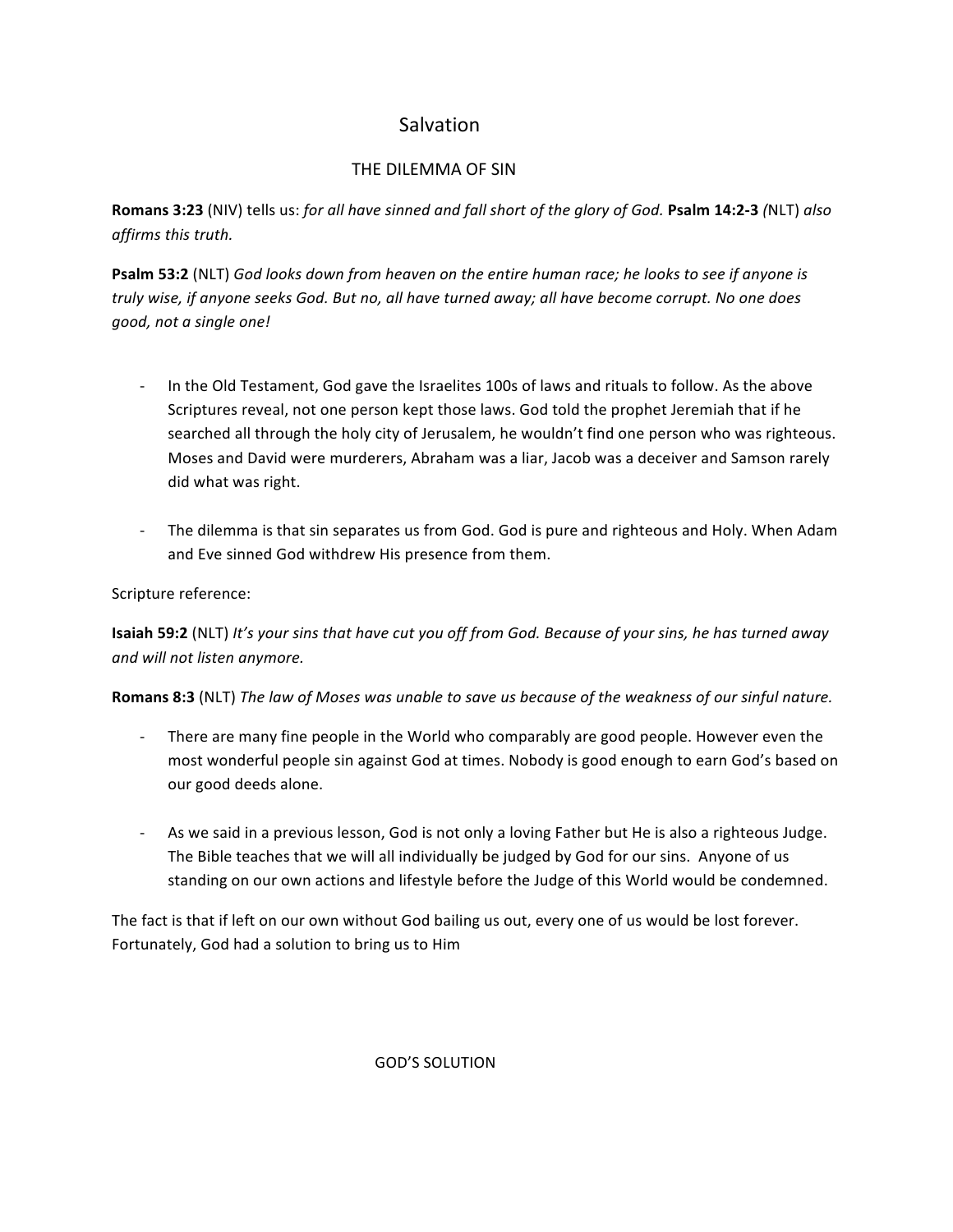Humankind was lost in their sin and without hope. In His love and mercy God created a plan to rescue us from our sin.

God the Father sent His Son Jesus .... the Son of God.... to Earth, to be born in the town of Bethlehem in Israel. God Himself chose to become one of us in order to save us. He did this in 2 major ways:

 $1$  – Jesus lived the perfect live that we could never live.

- He perfectly kept all God's laws and moral statutes. He was perfect in all of his ways. When anyone, anywhere chooses to follow Jesus a great exchange happens. The sinful life we have led, with all our failures and messes and rebellion against God's ways is removed and in return the perfect sinless life Jesus lived while on Earth is attributed to us by God.
- Yes, we still sin and mess up at times, as Christians, but we have been justified by God. Justified is a word that means "just as if I never sinned". I can have a relationship with God because the sin that was standing as a barrier between us has been removed. Yes, God sees our sins, and disciplines us at times but according to 2 Corinthians 5:19 (NLT):

For God was in Christ, reconciling the world to himself, no longer counting people's sins against them. And he gave us this wonderful message of reconciliation.

#### $2$  – Jesus died on the cross to pay the price for our sin.

- In the Bible, the penalty for sin and disobedience is death. Not just physical death, but death in a greater sense is eternal (forever) separation from the presence of God.
- Many people ask the question: "If God is so good why doesn't He just overlook the evil that people do"? Imagine you're a judge. Your job is to uphold and execute the law. One day a man stands before you—a vile, wicked murderer. The evidence against him is ironclad. There's no doubt about his guilt—he openly admits it. He confesses what he did and says he's very sorry. Then he asks you to forgive him. And in spite of what the law says, in spite of your responsibility to dispatch justice, you grant him complete forgiveness and let him walk free. We'd certainly be horrified if human judges operated that way.
- God as a righteous Judge must uphold true justice and righteousness. As the first half of Romans **6:23** says: For the wages of sin is death
- To sum it up, everyone on Earth stands before God as a sinner...... separated from any relationship with Him by sin. The penalty for that sin is death. Fortunately, the answer to our dilemma is found in probably the most famous verse in the New Testament John 3:16:

*For* God so loved the world that he gave his one and only Son, that whoever believes in him shall not *perish but have eternal life.*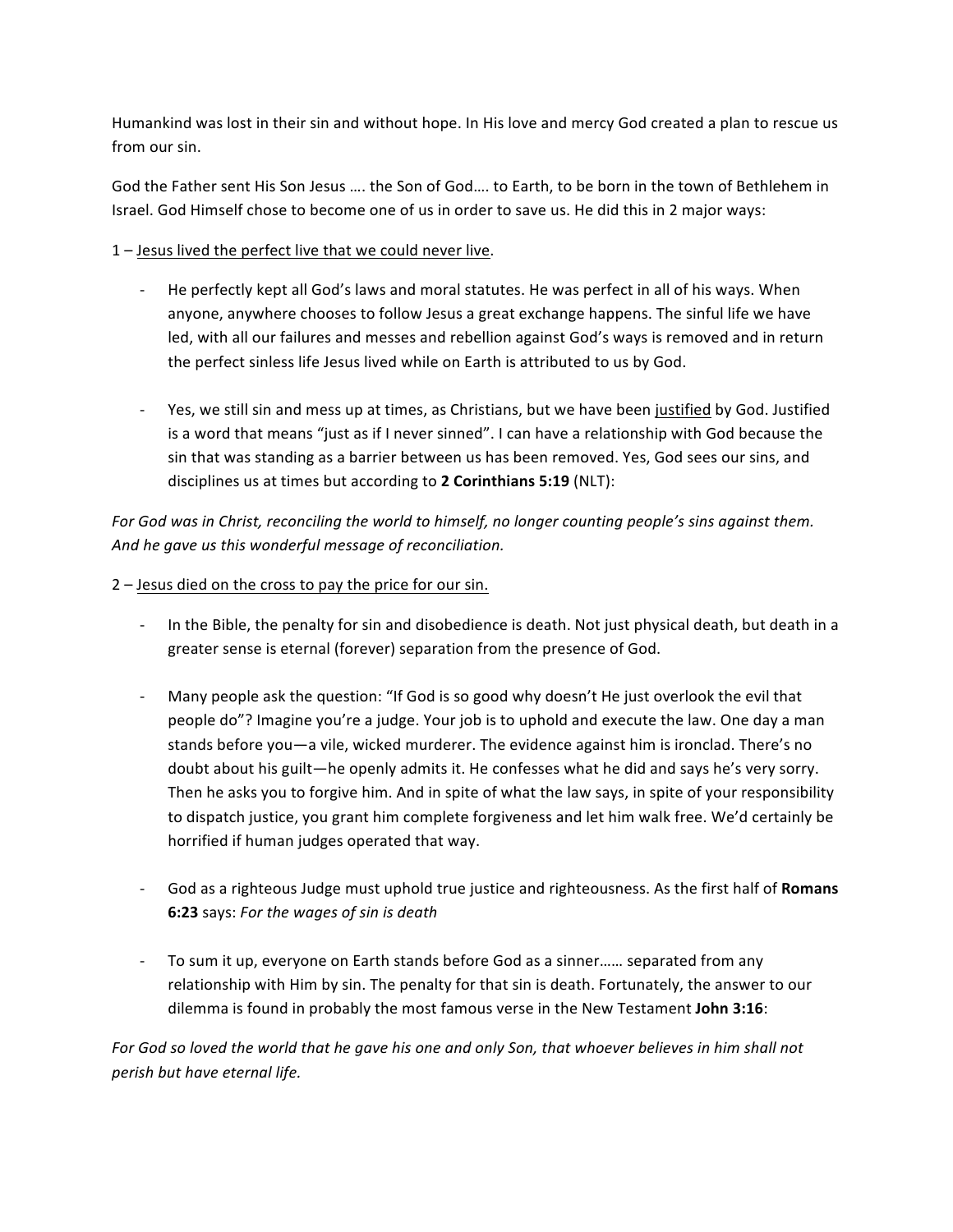The ultimate mission in the life of Jesus was His death. We are the sinners. We should be the ones dying to pay the penalty for our own sins. However, in His love God sent His Son who was perfectly innocent of wrongdoing and evil to take the punishment for our sins and die in our place. The innocent dying for the guilty. God's love said "no" to our eternal separation from Him. God loves you so much that He was willing to watch His own Son suffer, bleed and die because He couldn't stand the thought of being forever separated from you.

Scripture References:

**Romans 3:23-24** (NLT) For everyone has sinned; we all fall short of God's glorious standard. Yet God, *in* his grace, freely makes us right in his sight. He did this through Christ Jesus when he freed us from the penalty for our sins.

**2 Corinthians 5:21** (NIV) God made him who had no sin to be sin for us, so that in him we might become the righteousness of God.

## WHAT IS SALVATION?

To say that I have received salvation or that I am saved is to say that the sin that once separated me from God is removed and I am at peace with God. I am saved from the ultimate consequence of my sin which again would totally remove me from any possibility of having a relationship with God. It also means that I receive Eternal life.

**John 3:16** speaks of eternal life. Eternal life has significance for my now and my future

1 - Eternal life in my present:

**John 17:3** (the Passion Translation) *Eternal life means to know and experience you as the only true* God, and to know and experience Jesus Christ, as the Son whom you have sent.

- At the moment that I give my life to Jesus, that is when eternal life begins. I become alive to God and His Word and His plans for my life. The life of God flows through me and I can experience His love for me.
- Regardless of my past or present circumstances, I can daily experience the peace and joy of the Lord
- I no longer live just for my own pleasures and desires. I live to do God's will and serve Him

#### Scripture Reference

**ROMANS 5:10** (NLT) 10 For since our friendship with God was restored by the death of his Son while we were still his enemies, we will certainly be saved through the life of his Son. So now we can rejoice in our wonderful new relationship with God because our Lord Jesus Christ has made us friends of God.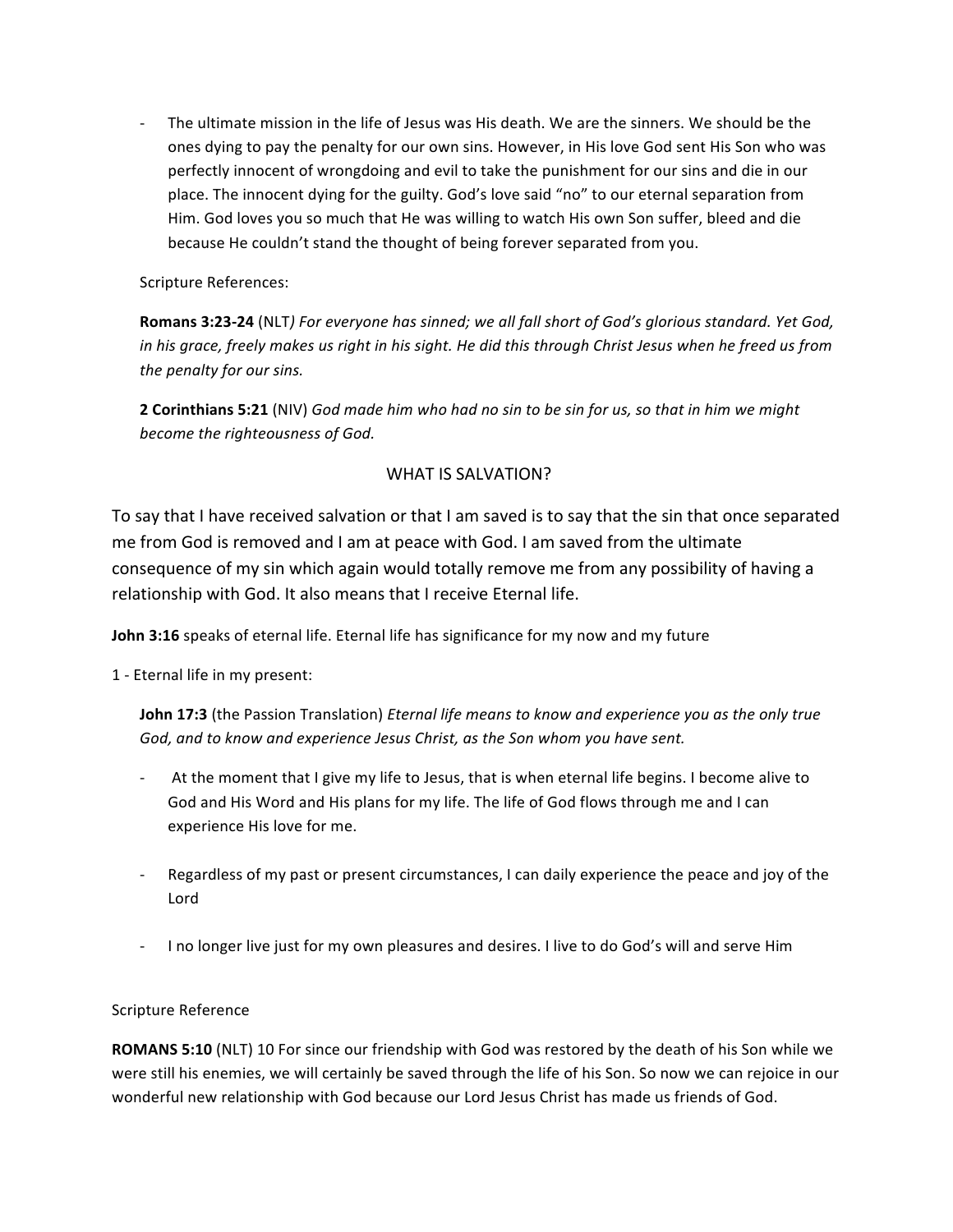#### $2$  – Eternal life in my future

- In John 11:25 Jesus said, "I am the resurrection and the life; he who believes in Me will live even *if* he dies, and everyone who lives and believes in Me will never die." How could He say that whoever believes in Him would never die? We all know that we each have a day coming when we will leave this life leave this life.
- Jesus was not speaking about physical death. He was letting the listener know that, fo r a child of God) even when you come to the end of this life, that is just a new beginning. Eternal life means that this body will perish, but my spirit will live forever with Jesus. In 10 million years or 50 billion years I will still be alive with Jesus.
- **2 Corinthians 5:8** states that to be absent from our Earthly bodies is to be present with the Lord. In other words, at the moment of death, one's body is left on Earth to decay but the spirit of the person is ushered into the presence of God in Heaven, to never die again.
- In Heaven there is no more pain or sickness or rejection or sin, or death. No more trouble or sorrow or heartbreak. Now we walk with Jesus by faith but in Heaven we shall see Him face to face.

## Scripture References

**Revelation 21:4** (NKJV) *And God will wipe away every tear from their eyes; there shall be no more death,* nor sorrow, nor crying. There shall be no more pain, for the former things have passed away."

**2 Corinthians 5:1** (The Passion Translation) We are convinced that even if these bodies we live in are *folded* up at death like tents, we will still have a God-built home that no human hands have built, which will last forever in the heavenly realm.

## **HOW DO I RECEIVE SALVATION?**

**Romans 6:23** (NLT) For the wages of sin is death, but the free gift of God is eternal life through Christ *Jesus our Lord.*

- Salvation is given by God as a free gift. You can't earn it no matter how many good works you do or how holy you think your way of living is. People claim all of the time that they deserve to go to Heaven based on their being "a good person." Even little sins will keep you out of Heaven because God is so pure that there can be no sin in His home.
- The only way an individual can receive the free gift of salvation is through the grace of God.
- Grace means that God loves and forgives me even though I have done nothing to deserve it. Every sin is washed away by grace
- We receive God's grace by faith. It is a free gift open to everybody everywhere.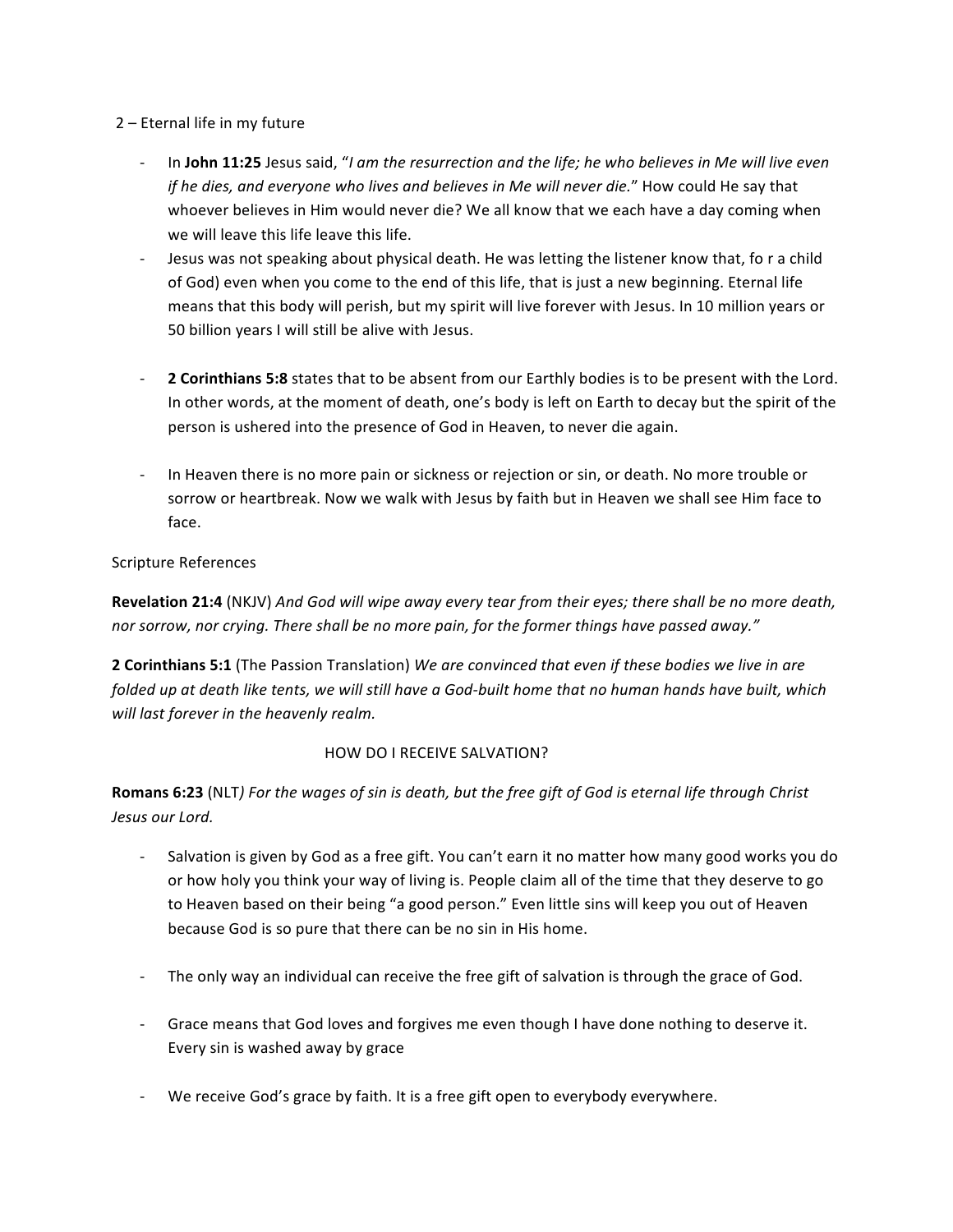#### Scripture Reference

**Romans 5:1-2** *Therefore, since we have been made right in God's sight by faith, we have peace with God because of what Jesus Christ our Lord has done for us. Because of our faith, Christ has brought us into this* place of undeserved privilege where we now stand, and we confidently and joyfully look forward to *sharing God's glory.*

**Ephesians 2:8-9** (NLT) God saved you by his grace when you believed. And you can't take credit for this; it *is* a gift from God. Salvation is not a reward for the good things we have done, so none of us can boast *about it.*

- Faith doesn't only mean that I believe that God exists. Saying I believe in Jesus isn't what saves me. True faith means that I put my hope and trust in Jesus, and so I surrender my life to His leadership. I commit to follow Him as He leads me.
- At the moment that I receive God's gift of grace a great miracle occurs. The Holy Spirit comes inside of me and makes me His home. God the Holy Spirit lives in me. This is called the Indwelling of the Holy Spirit
- Because the Holy Spirit lives in me, He changes me and makes me new from the inside. He gives me the power and strength to become more and more a reflection of the love, purity and overcoming power of Jesus.

#### Scripture Reference

**1 Corinthians 6:19** (The Passion Translation) *Have you forgotten that your body is now the sacred temple* of the Spirit of Holiness, who lives in you? You don't belong to yourself any longer, for the gift of God, the *Holy Spirit, lives inside your sanctuary*

## DISCUSSION QUESTIONS

- 1. Jesus claimed in John 14:6 (NIV) "I am the way and the truth and the life. No one comes to the Father except through me. How would you respond to someone who claims that many roads lead to God and Jesus is merely one of them?
- 2. True or false test to be answered as a group **A** - T or F | The Bible teaches that Christ takes the righteousness I have and then gives me what I lack.

**B** - T or F | The Bible teaches that Christ takes my sin and gives me His righteousness in sin's place.